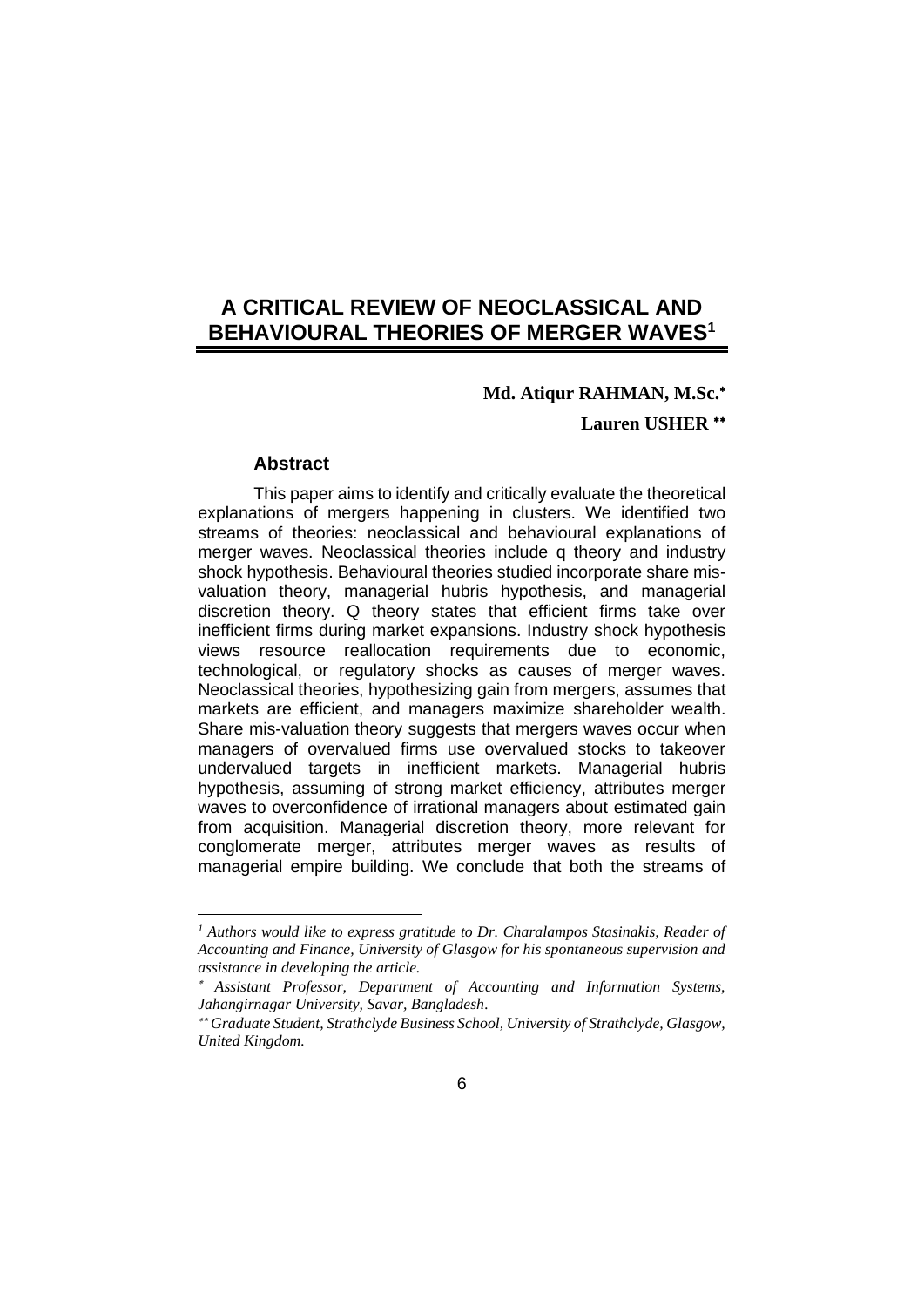theories should co-exist unless a new theory incorporating the strengths of the two has emerged.

**Keywords**: mergers and acquisitions, restructuring, economic theories of finance, behavioural finance theories

**JEL Classification**: G34; G40

#### **1. Introduction**

Mergers refer to amalgamating two organizations into a single entity while acquisitions involve purchase by one entity who gains subsequent control over the organization acquired (Schraeder and Self, 2003). Mergers and acquisitions have long been used for reallocation of resources within and among industries. It is an interesting phenomenon that mergers occur in waves (Neuhauser, 2007; Brealey and Myers, 2003). Such waves occurred in 1900, 1920's, 1960's,1980's, and 1990's (Jovanovic and Rousseau, 2002). Neuhauser (2007) identified six merger waves in the twentieth century while Harford (2005) identified 35 merger waves between 1981 and 2000 with average 34 mergers occurring during each wave. Hsu et al. (2017) identified a merger wave in the U.S. upstream oil and gas industry in the second decade of the twenty-first century. Research indicate that such waves are not merely impressions but can be proven through analysis of pertinent data (Golbe and White, 1993). Quite surprisingly, the six major merger waves mentioned by Neuhauser (2007) coincided with stock market booms though the share prices stumbled as soon as the waves were over. Though firms have been exercising M&As for centuries, and academicians are researching on factors affecting mergers for long, considerable debate remain on whether economic or behavioural considerations cause the merger waves. This paper aims to identify through an extensive review of literature the theoretical explanations of mergers happening in waves. Moreover, we aim to present critical analysis of the limitations of each of the identified theories of merger waves.

Proponents of neoclassical and behavioural theories of mergers attribute different reasons for mergers coming in waves. Neoclassical theorists, who believe markets to be efficient, managers to be working for wealth maximization of firms, and mergers to create positive abnormal returns, proposed and supported q theory of merger (Jovanovic and Rousseau, 2002) and industry shock hypothesis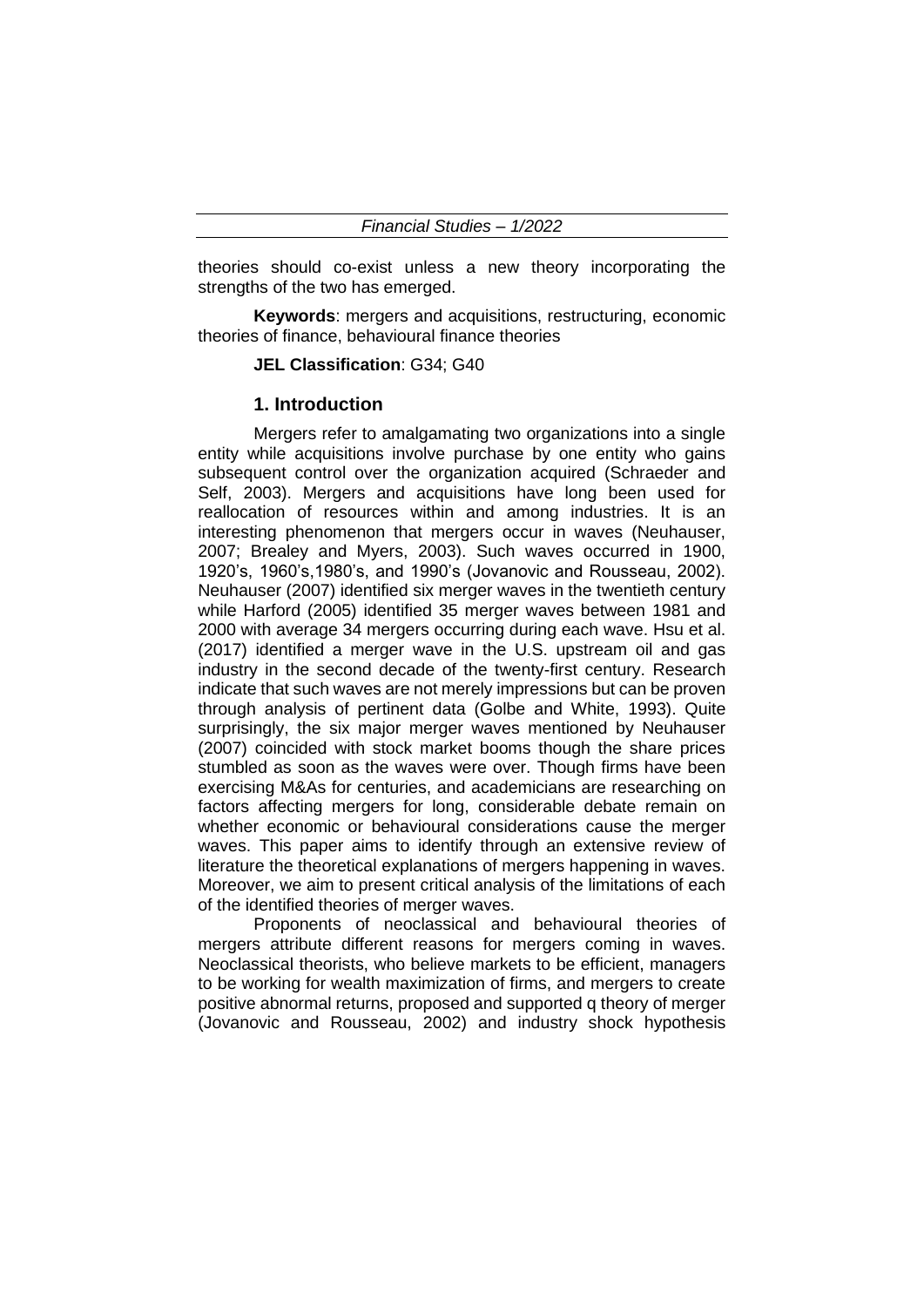(Harford, 2005; Mitchell and Mulherin,1996). Researchers supporting behavioural theories suggest waves to be created due to mis-valuation of firms (e.g., Shleifer and Vishny, 2003; Rhodes-Kropf and Viswanathan, 2004), or managerial overconfidence in their capacity to predict gains from mergers (Roll, 1986), or managerial empire building (Jensen, 1986; Gugler et al., 2012).

Neoclassical theories make some significant assumptions which are not unanimously accepted. According to Jovanovic and Rousseau (2002), q theory predicts that managers of high q firms (firms with high market to book value ratio) acquire low q firms instead of purchasing used capital assets to create positive return when dispersion of q of firms increases after any shock. Industry shocks require reallocation of resources and according to industry shock hypothesis, such reallocation occur through merger waves if shocks coincide with higher liquidity (Harford, 2005). Q theory is criticized for not considering option to acquire new capital asset, and not being able to explain conglomerate mergers. Industry shock hypothesis might not be quite pragmatic due to high reliance on rare coincidence. Under this hypothesis, merger waves are explained more by liquidity than by industry shocks.

Some behavioural theorists rule out market efficiency. Misvaluation hypothesis proposes that managers of overvalued firms want to use stocks to acquire undervalued firms (Shleifer and Vishny, 2003; Rhodes-Kropf and Viswanathan, 2004). Managerial hubris hypothesis (Roll, 1986) on the other hand assumes market are efficient; but they assume managers to be overconfident about their estimation of positive return from mergers. Managerial discretion theory (Jensen, 1986; Gugler et al., 2012) assumes that merger waves are caused due to intent of top management to build empires and get higher compensation. But in the significant presence of compensation plans tied to long run performance of corporations, and existence of strong corporate governance mechanisms, we think that merger waves are unlikely to occur solely for agency-related issues.

As existence of over and undervaluation is not sufficient to disprove Efficient Market Hypothesis (Fama, 1998), and latest empirical studies (e.g., Sonenshine, 2019; Hsu et al., 2017) report coexisting significance of both neoclassical and behavioural aspects in merger waves, we think that neither the neoclassical explanation nor the behavioural explanation of merger waves can be ruled out. Neoclassical theories are good starting points for analysis of merger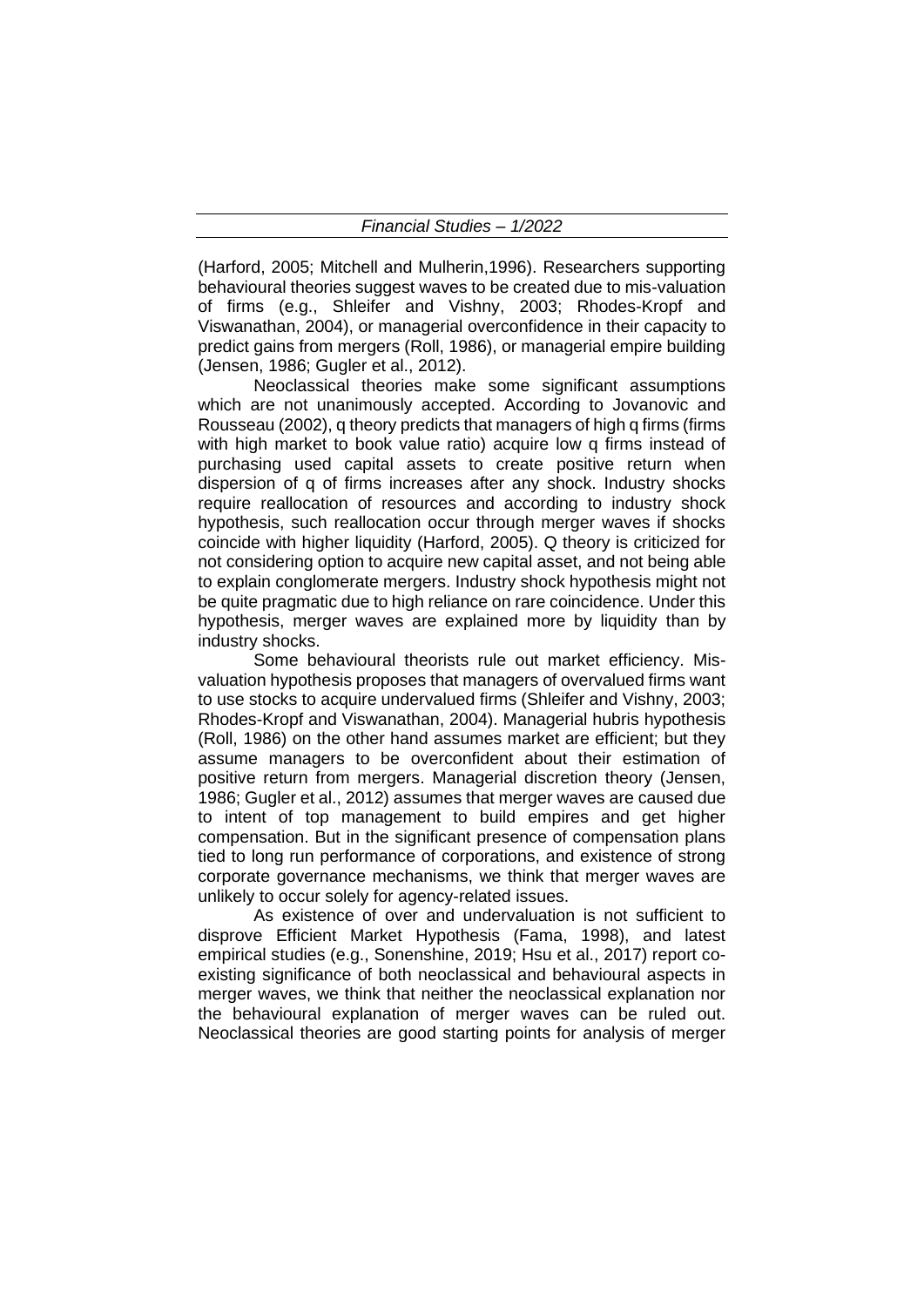waves but as decisions in financial markets are taken by homosapiens, some behavioural aspects have significant influence as well.

To the best of our knowledge, this is one of the very pioneering attempts to encapsulate and more importantly critically evaluate the theories of merger waves. This paper draws attention to the scientific world and the practitioners that both the streams of explanations of merger waves, one attempting to establish economic relevance and rationale merger waves and the other claiming behavioural aspects of homo-sapiens managing firms to trigger merger waves, have their strengths and limitations. We try to show that none of the theories discussed are alone sufficient to explain all the mergers or all the merger waves. We also draw attention of the academic arena to the need for developing a theory of merger wave that can explain both the behavioural and economic aspects of mergers.

Rest of the paper has been arranged as follows: section two outlines the research method, section three reviews the neoclassical and behavioural theories; section four critically analyses the presumptions of the two streams of theories with the help of extant literature and empirical evidence; and finally, section five concludes the paper.

## **2. Research Methodology**

This study adopts a research method like literature reviews. 31 research articles, 2 book chapters, and 1 conference proceeding published between 1969 and 2021 were reviewed for identifying and critically analyzing the theories of merger waves. At the first phase, keywords were identified to help find relevant research items. Literature identification process comprised of two phases. The first search was made in "Google Scholar" using the keywords "Theories of Merger Waves" and "Merger Wave". In the first phase, 20 papers, 1 conference proceeding, and 1 book chapter were identified for final review. After reviewing the papers identified in the first phase, the second phase of the article identification was initiated. At this phase, deep searches were conducted in JSTOR and EBSCO alongside Google scholar using keywords specific to different theories of merger waves. Searches were conducted through permutation of the keywords using Boolean algebra. The keywords "Neoclassical Theories" OR "Behavioral Theories" OR "Q Theory" OR "Industry Shock Theory" OR "Mis-valuation Theory" OR "Managerial Hubris Theory" OR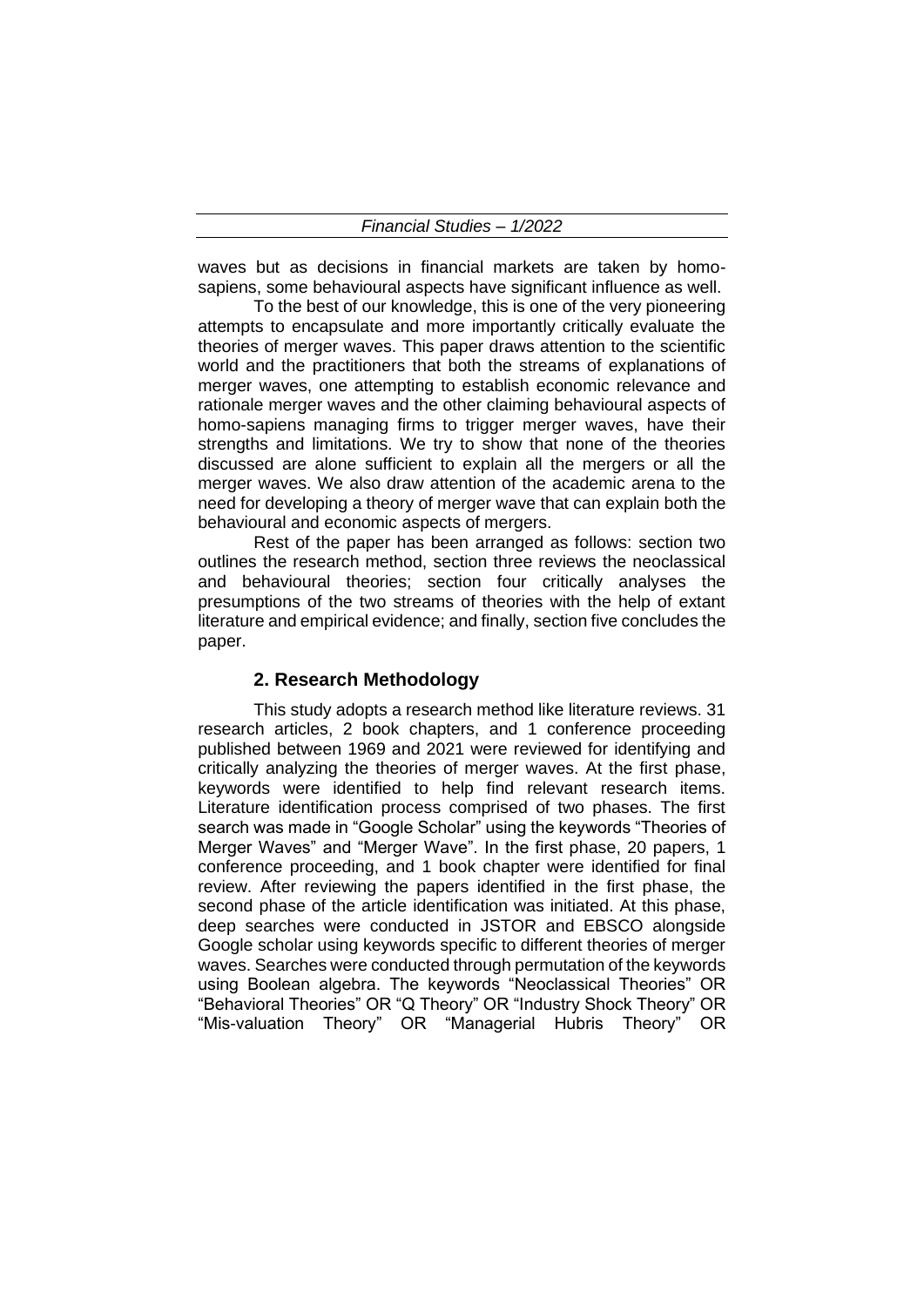"Managerial Discretion Theory" were used to identify the specific theories or stream of theories while another keyword "Merger Wave" was added using the Boolean operator AND to make the searches more specific. At this stage, 11 research papers and 1 book chapter was identified for inclusion. The papers or book chapters had to be published in English to be considered for inclusion. Number of citations of the research item along with the quality of the journal has been considered while selecting research papers. All the journals are double blind peer reviewed while all the book chapters are highly cited in the google scholar. Most of the journals belong to the first quartile (Q1) in SCIMAGO journal ranking. Considering the maturity of the topic, we acknowledge that most of the research works were published quite early. Only 13 of the 35 research items were published after 2010.

# **3. Economic and behavioural explanation of merger waves**

Considerable debate remains as of whether merger waves emanate from neoclassical economic precedents or from behavioural aspects in stock markets or of managers (Gugler et al., 2012). Neoclassical school of thought has been supported by Gort (1969), Mitcell and Mulherin (1996), Jovanovic and Rousseau (2002), Harford (2005) etc. while Shleifer and Vishny (2003), Rhodes-Kropf and Viswanathan (2004), Komlenovic et al. (2011), Malmendier and Tate (2015), Mueller (1969), etc. can be named as research supporting behavioural school of thought. The two schools differ significantly in opinion regarding cause of waves, methods of payment in mergers, and impact of merger on performance (Harford, 2005).

Gugler et al. (2012) identified Industry Shock Hypothesis and the q-Theory of Merger as two dominant neoclassical theories used to identify merger waves. While the q-theory was used by Jovanovic and Rousseau (2002) to explain merger waves, Harford (2005) can be identified as making the strongest claim in favour of the statement that several industries experiencing technological, or regulatory shock at a time lead to waves of merger when there is high liquidity. Overvalued Share Hypothesis (Shleifer and Vishny, 2003) has been traced as a major theory explaining impact of behavioural issues on creating merger waves.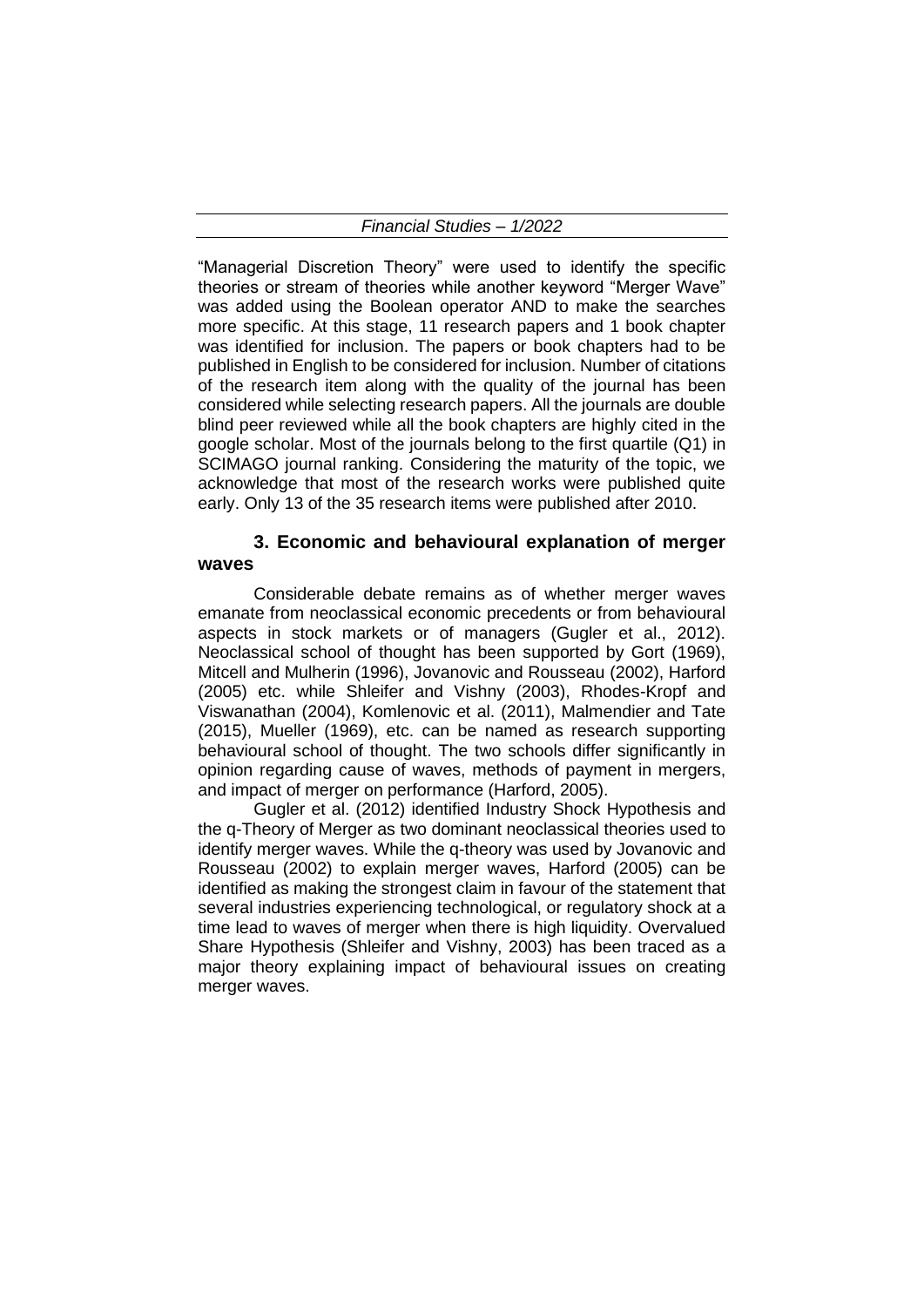#### **3.1. The Neoclassical School of Thought**

The neoclassical theories of mergers, as stated by Gugler et al. (2012), are based on three assumptions, namely i) mergers have positive synergy effect; ii) managers focus on maximizing wealth of shareholders; and iii) market efficiency holds. This stream of research, according to Xu (2017), started with Gort (1969), who developed a model to find impact of technological change on frequency of merger incidences. Sonenshine (2019) termed the neoclassical stream of theories as structural hypothesis.

*3.1.1. The q-theory of merger*:q being the market value over the replacement cost, the q-theory of investment states that expansion of capital investment occurs when return on capital employed exceeds the cost of capital (Gugler et al., 2012). This hypothesis is concerned more about how resource is redistributed through takeovers (Dong et al., 2006). Jovanovic and Rousseau (2002) uses the theory to explain merger waves. They treat technological efficiency as the main driving factor behind higher q of entities and state that entities with high technological capacities invest more in the form of buying bundled and unbundled capital assets when there is boom in stock market. While the companies with highest technological abilities (z), i.e., companies with higher q, acquire other firms, those with little lower z buys capital assets. The firms with lowest technological efficiency having lowest q exit or get acquired by high q firms. Managers find acquiring other firms more lucrative than buying capital assets even when they are concerned of empire building. Cash surplus makes manager invest even more in acquiring other firms. Jovanovic and Rousseau (2002) termed all the major merger waves except the wave of 1960 as reallocation waves and concluded that merger waves occurred due to high dispersion in q emanating from difference in technological efficiency (z).

*3.1.2. Industry Shock Hypothesis:* Harford (2005), based on analysis of mergers between 1981 and 2000, identifies 35 merger waves in 28 industries. He finds that merger waves occur when large scale reallocation of resources is required. Such requirement is normally caused by economic, technological, or regulatory shocks (Gort, 1969; Mitchell and Mulherin, 1996; Jovanovic and Rousseau, 2002). Ovtchinnikov (2013) states that deregulation gives struggling firms an exit by being acquired as deregulation typically relaxes exit barriers. Changing price of materials and products has been attributed by many researchers (e.g., Sonenshine, 2019; Hsu et al., 2017) as an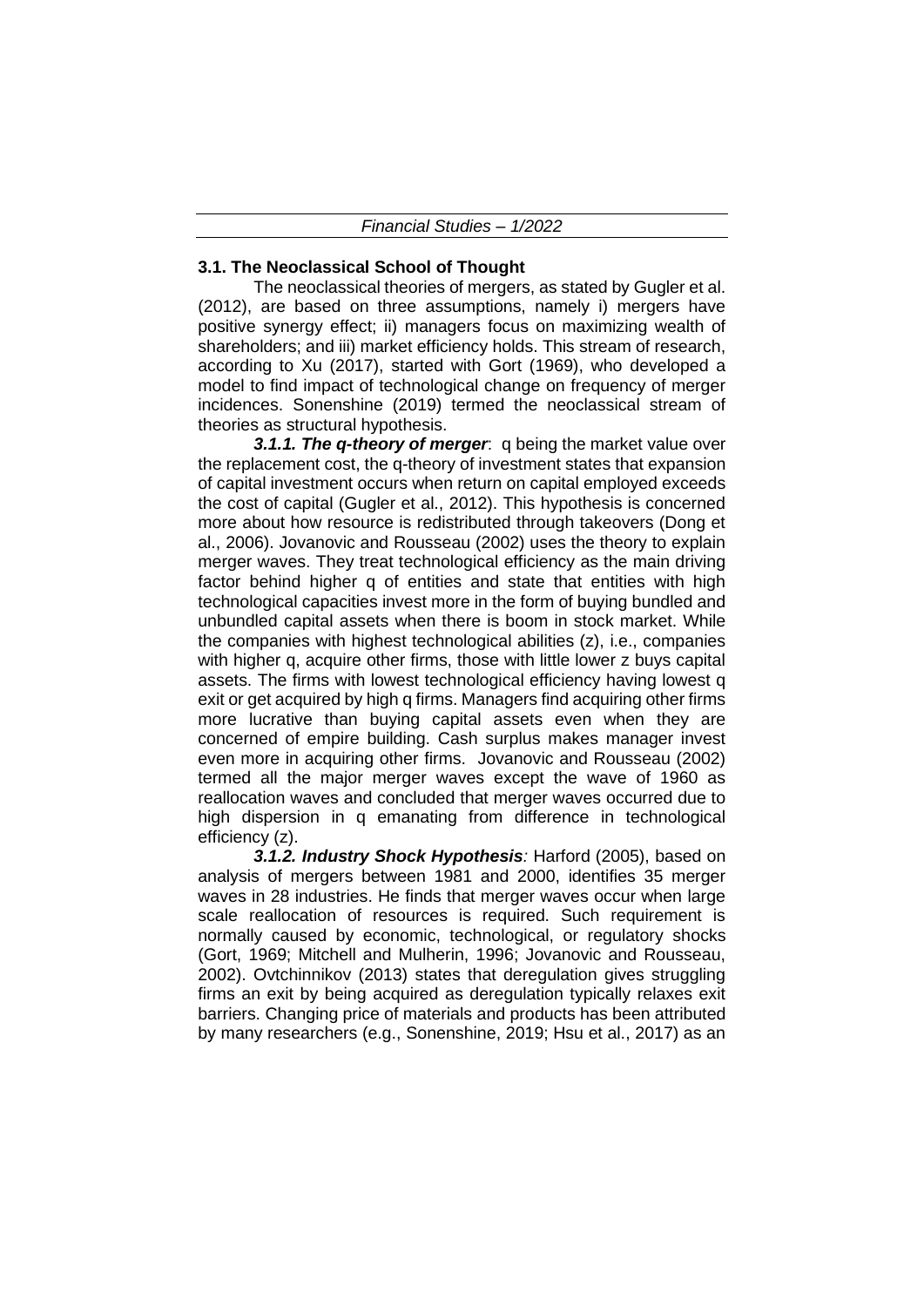economic shock triggering merger wave. Sonenshine (2019) states that regulatory shocks may trigger economic shocks by affecting price and thereafter stimulating merger waves. Harford (2005) finds that shocks result it reallocation only if they are accompanied by lower transaction cost, and higher liquidity. Unlike behavioural theorist, he finds that use of cash in acquisition increases during merger waves. Though behavioural theorists find pre-wave dispersion of returns to firms to be high, Harford (2005) does not find so. He also finds that operating performance of merged entities stays like those of the unmerged ones in worst cases and improves on an average.

*3.1.3. Tobin's q and Gain from Mergers:* While behavioural theories believes that mergers are not value creating, neoclassical theories thinks that mergers create value and improve operating performance if executed properly (Lang et al., 1989; Servaes, 1991; Harford, 2005). Both Lang et al. (1989) and Servaes (1991) finds that Tobin's q ratios of bidder and targets largely determine the gain from the merger. Where higher q has been used as proxy for managerial performance, if bidders with higher q acquires a lower q target, the merger results in gain. Negative abnormal return can result if bidders have a lower q while the target has a higher q. Servaes (1991) in fact tested the claims of Lang et al. (1989) using data about 704 takeovers between 1972 and 1987. His study, even being more robust, supports the claim by Lang et al. (1989) that dispersion of q is a significant factor determining gain from mergers.

#### **3.2. The Behavioural Finance School of Thought**

The behavioural theories on mergers and acquisitions suggest mis-valuation of companies within a market to be a driver of merger waves (Shleifer and Vishny, 2003; Rhodes-Kropf and Viswanathan, 2004). Roll (1986) discuss mergers decisions made by manager's overconfidence. Agency theory-based perception of merger waves, motivated by the phenomenal work of Jensen (1986) conclude mergers to be stimulated by empire-building motive of managers.

*3.2.1. Mis-valuation in inefficient markets:* Shleifer and Vishny (2003) discusses market mis-valuations of merging firms. Their theory suggests that when firms are valued incorrectly, rational managers will be able to take advantage of the inefficient market and potentially use mergers as arbitrage opportunities. Shleifer and Vishny (2003) assume that managers are well informed and will have knowledge of any incorrect valuations made on either company's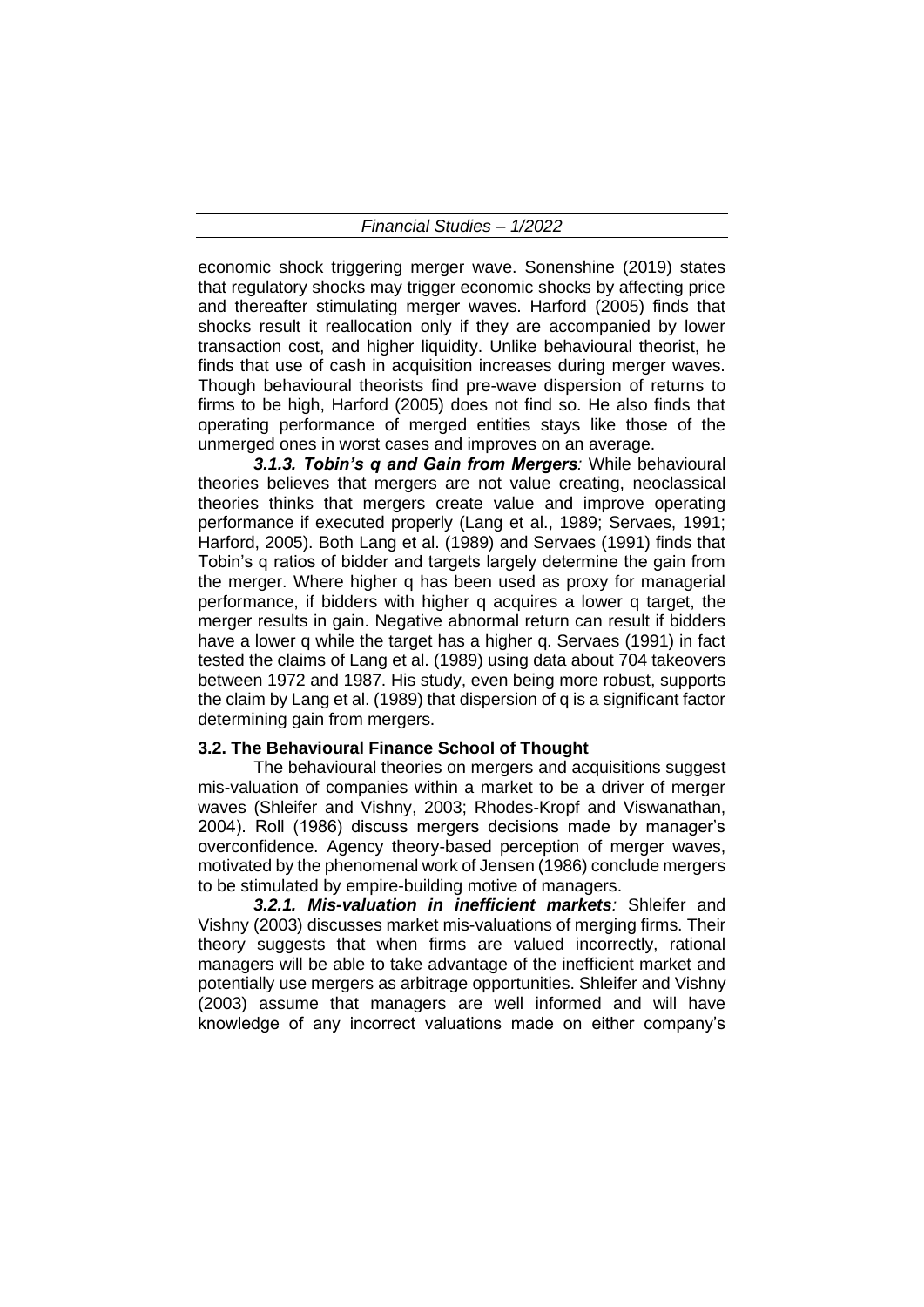stocks. When a company's shares are overvalued, this will put them in a position to acquire an undervalued company, and use the assets gained here to prevent their shareholders from losing equity once the market discovers that the shares have been overvalued and these prices adjust accordingly. They believe that this contributes to mergers waves when a market has many overvalued and undervalued companies as undervalued companies will become targets for the overvalued firms to level out mispricing.

Rhodes-Kropf and Viswanathan (2004) show from their discussion that merger waves can result from mis-valuation problems alone. However, they do also recognise that there are other reasons which could explain these waves. They investigate why a target company might agree to mergers if they know the acquiring company's stock is overvalued. They believe that managers, even when behaving rationally, can make errors due to the market mispricing they are presented with. As a result of the overvaluation in the market, target companies overestimate the synergies expected from the merger, and despite knowing of their own mis-valuation, agree to merge based on these perceived synergies. They believe that target managers would not agree to a stock merger if it were not expected to benefit from an increase in value.

*3.2.2. Management overconfidence in decision making:* Roll (1986) proposes the 'hubris hypothesis' which suggests that when making takeover bids, managers can be overconfident when it comes to trusting their own valuation of potential benefits. He considers managers to behave irrationally when making bids, ignoring any likely errors in their valuations. Hubris is given as an explanation as to why managers do not abandon takeover bids where no gain is likely to be made. The hubris hypothesis is based on the expectation of markets being strong-form efficient, where the asset prices are fully reflecting of all available information regarding the companies involved in the takeovers. This is the opposite of what other authors including Shleifer and Vishny (2003) and Rhodes-Kropf and Viswanathan (2004) have argued when they consider markets to be inefficient.

*3.2.3. Managerial Empire Building:* This stream of research claims that merger waves occur due to malalignment of interest between the principals and the agents, i.e., the owners and managers. Based on the significant work of Jensen (1986), and propagated by Gugler et al. (2012), and Tosi et al. (2000), this agency theory aligned hypothesis states that managers may enlarge the business by taking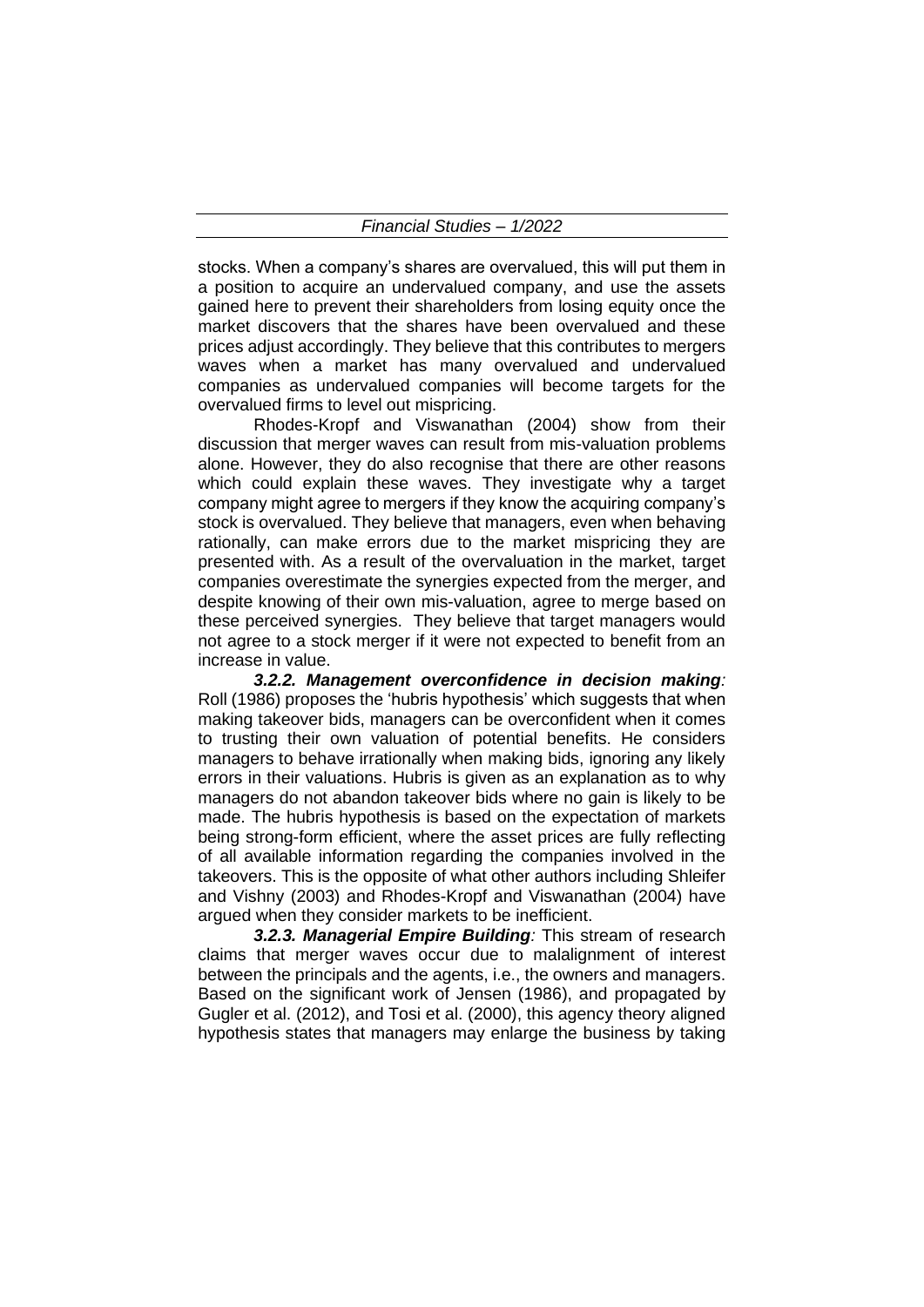over value-destructive firms without regard to shareholder benefits when managers have significantly high cash available in hand. This theory has also been termed by researchers as managerial discretion theory (Gugler el al., 2012) or agency theory (Xu, 2017) of merger. Mueller (2018), based on prior literature attributed conglomerate merger wave of 1960 to managerial empire building without concern to profit or value generation. This type of enlargement of business may be driven by the motive of managers to manage large organizations (Xu, 2017; Goel and Thakor, 2010) or to reduce likelihood of being acquired (Gorton et al., 2009), or to get higher compensation compared to other managers in the market (Goel and Thakor, 2010). As no consideration is given by managers to shareholder value under this hypothesis, mergers are generally value destructive and post-merger performance of firms decline (Xu, 2017). Duchin and Schmidt (2012), an empirical study based on around ten thousand mergers between 1980 and 2009 finds that mergers during waves are indirectly more "agency-driven". They find managers to be less likely to be removed if they undertake bad takeovers during waves. Moreover, low corporate governance during waves along with milder consequences of bad mergers on managers after wave make them conclude that managers may get involved in more empire building during waves.

#### **3.3. Key Differences between Neoclassical and Behavioural theories of merger waves**

A summary of differences between neoclassical and behavioral schools of thoughts regarding merger waves has been presented by Harford (2005, p.536). Firstly, accroding to neoclassical researchers, industry shocks along with liquidity causes industry waves while misvaluation of shares cause such waves according to behavioral researchers. Aggregate merger waves also have similar difference in cause of happening. Secondly, according to neoclassical researchers, cash acquisitions of targers increase during waves while behavioral theorists predict acquisitions to occur in exchange of overvalued stocks. Thirdly, neoclassical studies do not make any prediction about dispersion of return before and after the wave. Behavioral theorists on the other hand predict high dispersion of stock return before wave while such return according to them reduces after the wave. Fourthly, while neoclassical theorise improvement in operating performance after the wave, behavioral theories predict decline in post-wave performance.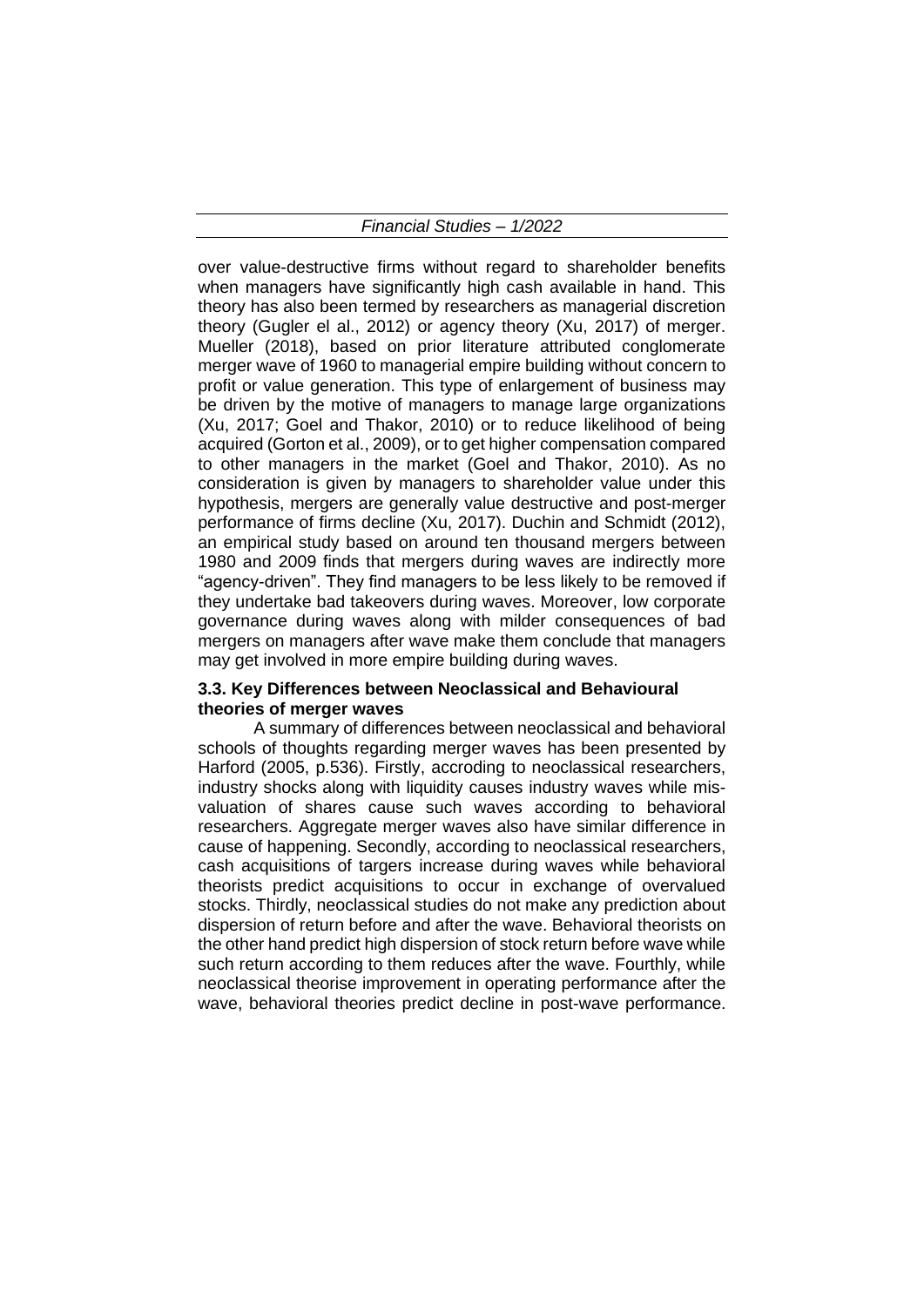The only similarity between the theories is that both the theories predict high return and market to book value of shares before waves.

## **4. Critical Analysis of the Theories and Their Underlying Assumptions**

The neoclassical theories of merger are based on three assumptions about impact of mergers on performance, market efficiency, and intention of managers which in our opinion are quite strong assumptions to make. Though there is strong debate for and against the assumptions, we think, in the face of historical evidence, it might be difficult to believe that the assumptions always hold.

There is plethora of cases where management was not working to maximize wealth of shareholders. Though in many instances, the exante motives of managers might be to maximize wealth of shareholders, the ex-post actions did not conform to their prior motives. For example, in 1990's managers of Olympus Corporation, shifting focus from their core operation, invested in secondary stock market expecting subsequent boom in the market. Unfortunately, they accrued a loss of ¥117.7 billion from such investment and decided to hide the loss. The management went for multiple suspicious acquisitions at higher premiums. Acquisition at premium helped them recognize goodwill to hide their loss. But change in accounting regulation about disclosure of goodwill made them disclose the loss in 2011 and such disclosure resulted in ¥376 billion loss in assets of the shareholders. Though investment in secondary stock market might be driven by intention to maximize shareholder wealth, the motives of the acquisitions can easily be questioned. But we should also recognize that neoclassical school of thought does keep scope for some deviation from assumptions.

The subprime financial crisis is a recent example which proves that market might not be efficient enough to analyse even publicly available information. Investors were caught unaware about the risks associated with CDOs and MBS during the subprime crisis. Many scholars blame reliance on EMH to be responsible for the subprime crisis though such claim has mostly been refuted by academicians (Siegel, 2009). As decisions in financial markets are made by homosapiens but not homo-economicus, we think, EMH can thus just be a starting point for understanding financial market, but not the ultimate theory to rely on. Overreliance on EMH is an intellectual sink which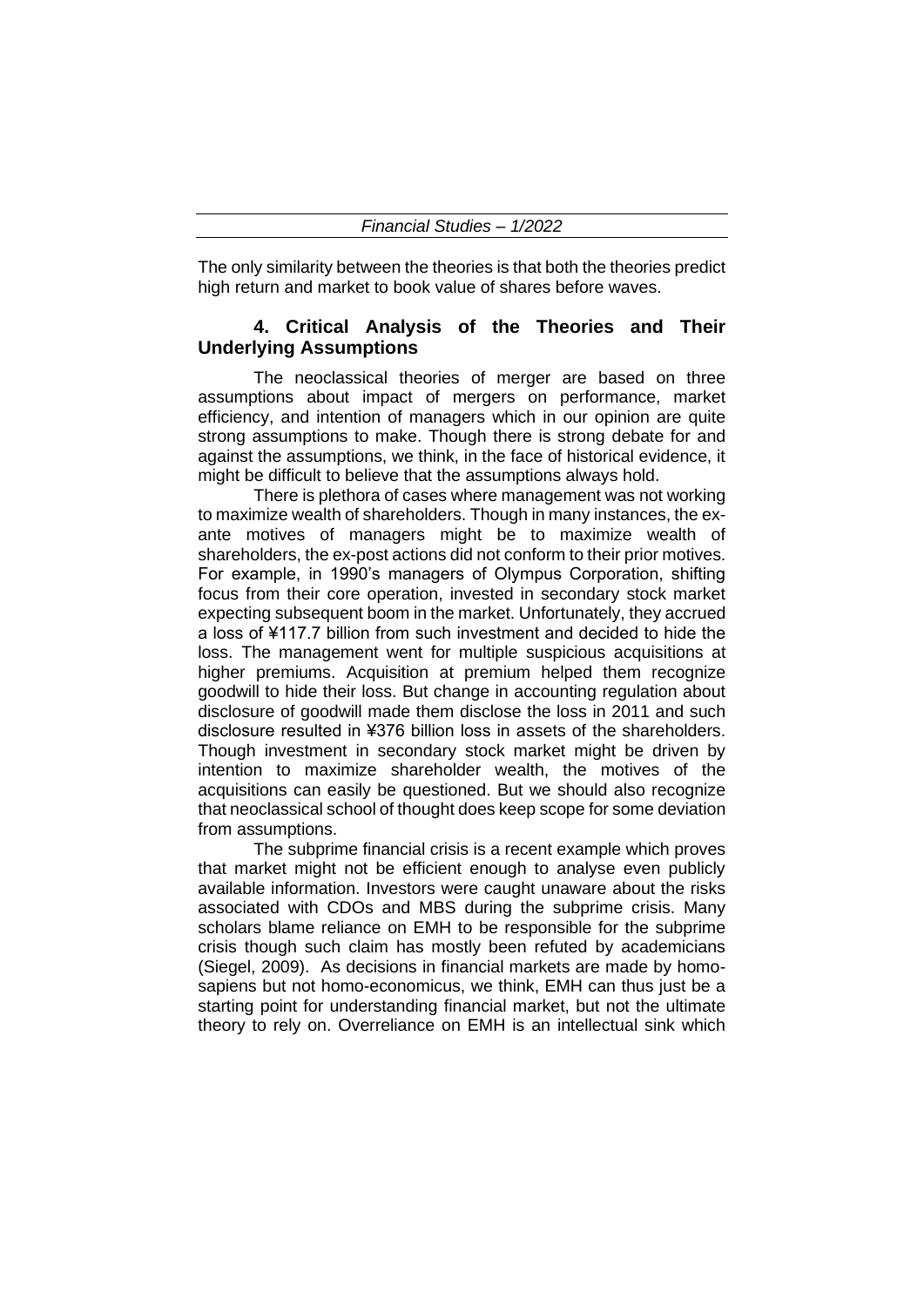prevents from accommodating social, behavioural aspects of financial decision making (Dymski, 2011).

# **4.1. Suboptimality of q Theory of Merger and Industry Shock Hypothesis**

Q theory of merger suffers from a few suboptimalities. Firstly, Q theory of merger cannot account for conglomerate mergers. Jovanovic and Rousseau (2002) states that the q theory of merger they proposed can explain all merger waves till 1990s' except for the conglomerate merger wave of 1960s'. They state the merger wave of 1960's to be caused by 'something else'. Unfortunately, horizontal mergers account for less than fifty percent of total mergers today (Gugler et al., 2012). This limitation of the theory has been reflected in academic empirical literatures as well. For example, Dong et al. (2006) found Q theory to be more precise in explaining pre-1990 waves than the later ones. Secondly, the q theory of merger considers acquisition of used capital asset and acquiring other entities to be similar. The theory fails to recognize that acquirer could buy new capital assets which could be more optimal (Gugler et al. 2012). Thirdly, Q theory assumes that when there is excessive free cash flow to a bidder, managers can go for suboptimal takeovers. This indicates to agency problem between managers and owners. Agency problem is a deviation from a fundamental neoclassical assumption than managers will always maximize shareholder wealth.

The industry shock hypothesis assumes that several industries need to experience shock and such shock needs to be supported by high liquidity to create a merger wave. Behavioural researchers of finance (e.g., Gugler et al., 2012) find it implausible that such several incidences can occur at the same time. If we analyse critically the claim of the hypothesis, we think that a macroeconomic factor (i.e., liquidity) but not the industry shock itself can explain merger wave. Besides, though industry shocks are normally assumed to be externally created, some shocks like deregulation can be endogenous (Ovtchinnikov, 2013). The industry shock hypothesis thus may be wrongly substantiated in instances of change in regulatory, or technological restructuring if such change is negotiated by some players within industry.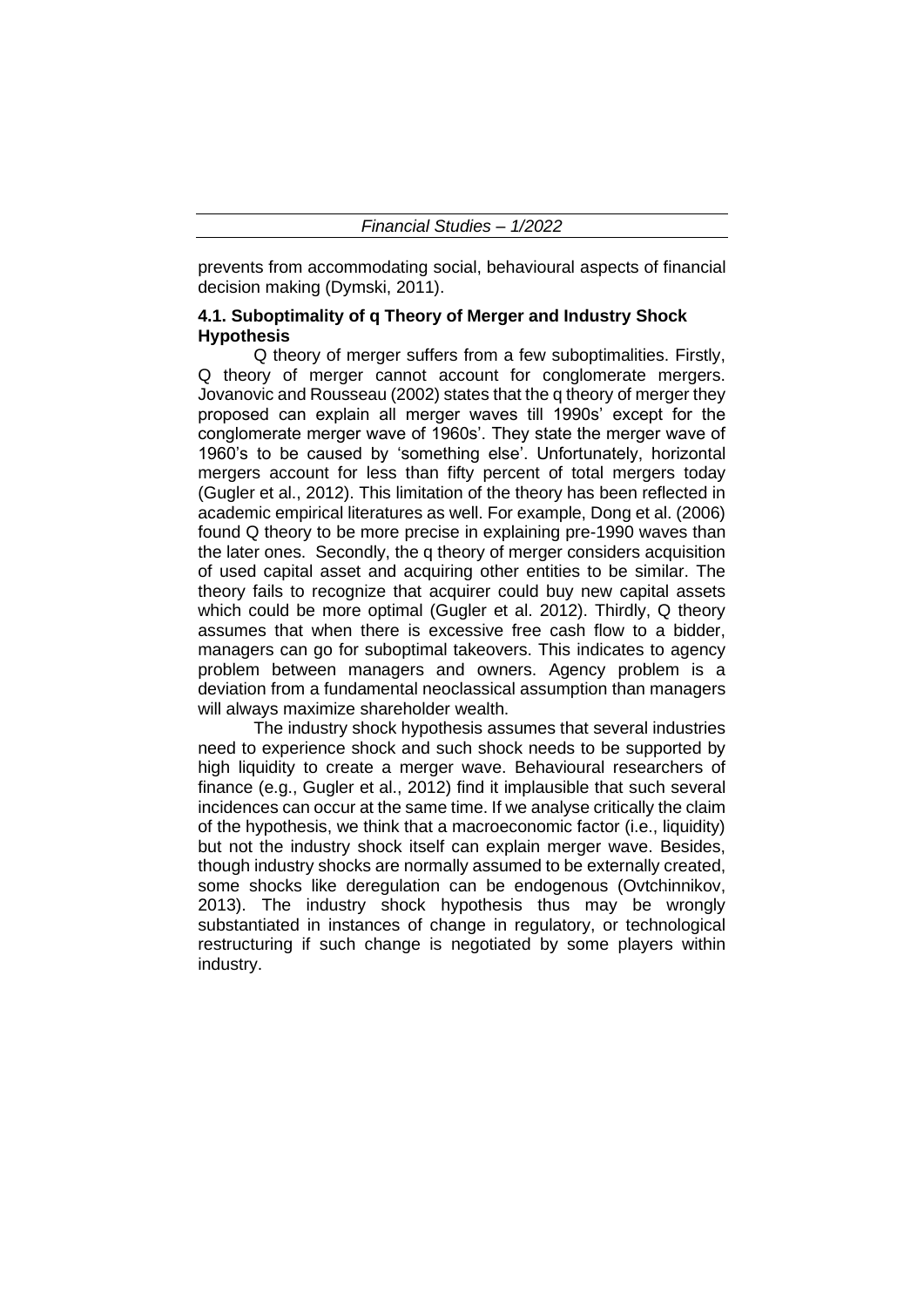## **4.2. How Valid is Behavioural Schools Claim of Market Inefficiency?**

Most arguments for behavioural factors driving mergers waves relies on the assumption that markets are inefficient and therefore, companies are valued incorrectly. If this is the case them the efficient market hypothesis (EMH) would not hold. However, it should also be said that although many researchers have investigated, no one has found any behavioural theory that could replace EMH or prove it to be incorrect.

Both Rhodes-Kropf and Viswanathan (2004) and Shleifer and Vishny (2003) could be used to argue that market efficiency does not hold as these degrees of mispricing should not be occurring in a market where all participants are fully informed and there is no information asymmetry that can lead to overvalued stock. However, Fama (1998) discusses that over and underreactions to information are as common as each other and balance each other out, which suggests there must be some degree of market efficiency therein. Although much of the behavioural finance literature can make reason to suggest that markets are not efficient, there have been no theories that have been able to provide an alternative explanation to how market prices are determined by considering behavioural aspects or rationality of managers and/or investors. It is even acknowledged by Shleifer and Vishny (2003) that the companies mis-valuation will eventually be realised once the market catches up with the necessary information. If this happens then it could be considered proof that EMH still holds with the firm's information still finding its way into the market, just later than expected.

## **4.3. Management overconfidence in decision making**

Much of the conversation around behavioural theories seem to differ in terms of whether managers are rational doing their best in an inefficient market, or whether managers are irrational, making decisions based on overoptimistic views or being overconfident in their own abilities to spot valuable opportunities.

Hajbaba and Donnelly (2013) recognise how previous 'evidence' of mispricing, such as long running underperformance, could be explained by other factors and might not actually be proof that the company is overvalued. They believe that earnings disappointments following an acquisition are a sign of over-optimism which can be used as an alternative way to evidence the overvaluation of the acquiring firm. The assumption here that managers expect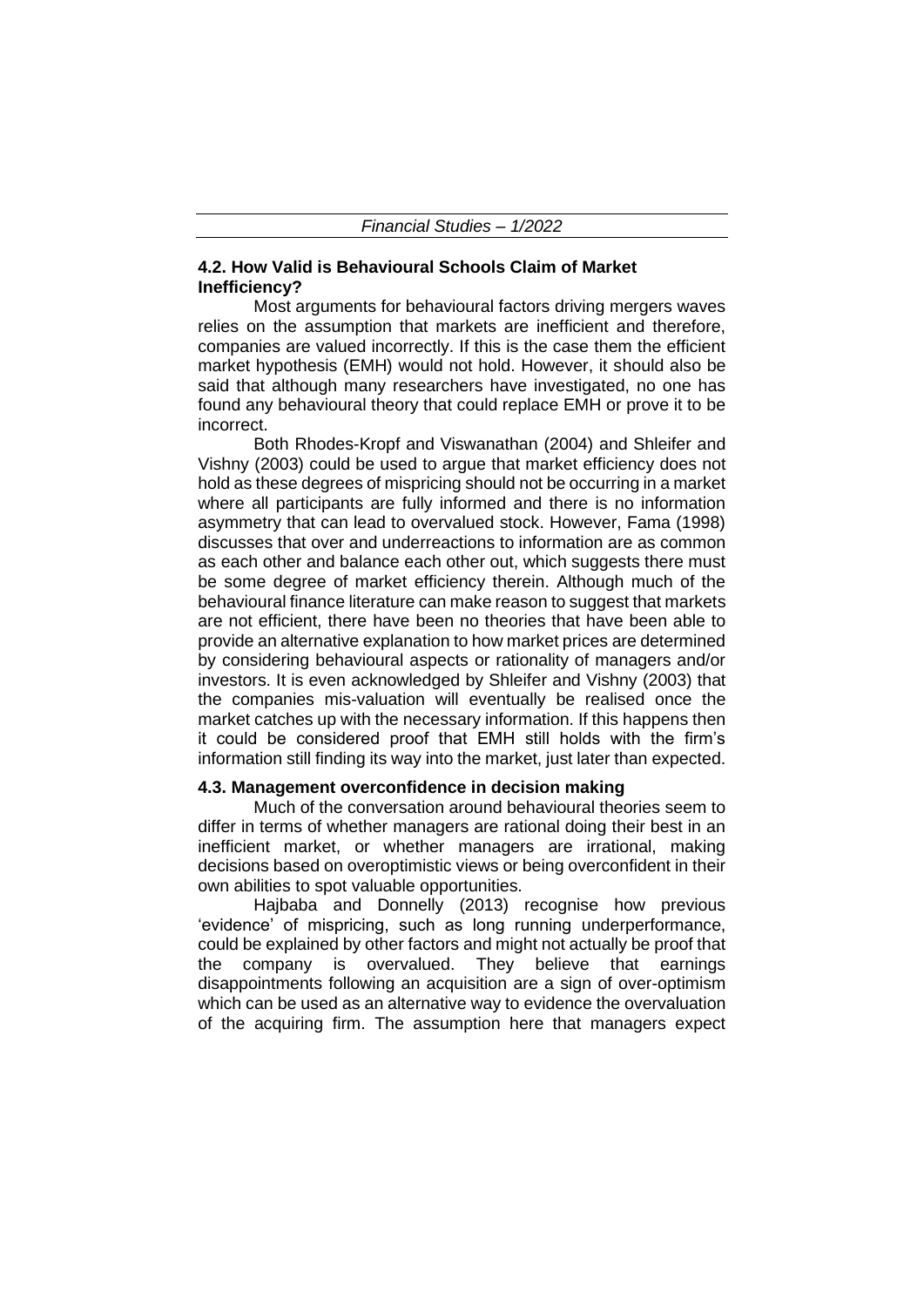biggest benefits from acquisitions, leaving them disappointed when this does not happen, might explain the situation of some M&A deals. However, if merger waves are triggered by markets with a high volume of over/undervalued companies, then this is unlikely because this would suggest that a large amount of managers out there have trouble viewing a realistic benefit to their investment decisions and are all overoptimistic about the synergies out there. You would also expect at some point that the failure of these acquisitions to provide high returns would be a learning opportunity for other managers considering similar decisions.

Rhodes-Kropf and Viswanathan (2004) and Roll (1986) both view managers to make errors in valuating perceived synergies even when they either know that their own company is mis-valued or know that they have made errors in their previous investment decisions. This contradicts the discussion by Shleifer and Vishny (2003) who believe that rational managers know exactly what they are doing and are exploiting opportunities. Whether or not manager's decisions would be considered rational, it is hard to believe that people in the position to make these decisions would not be aware of what they are doing and if they had a history of misjudging investment potential, it would be expected that shareholders would have something to say about them being given the opportunity to undertake a risky acquisition.

## **4.4. Managerial Compensation Planning and Managerial Empire Building**

Though the conglomerate merger wave of 1960s' is attributed to be driven by managerial discretion (Mueller, 2018), the current state of compensation planning poses doubt about possibility of new merger waves driven solely by empire building motives of managers. There has been significant rise in the compensation of top management in the last few decades (Moore, 2015). Moreover, many researchers (e.g., Hall, 2005) report dramatic increase in share-based compensation to managers with more emphasis on performance based long-run stock options given to top executives. With the rise of such equity-based stock options entitled to be executed in the long run, along with spur of other corporate governance mechanisms globally in the last few decades, we suspect that though there may be scattered incidence of managerial empire building, occurrence of new merger waves due to managerial discretion is unlikely.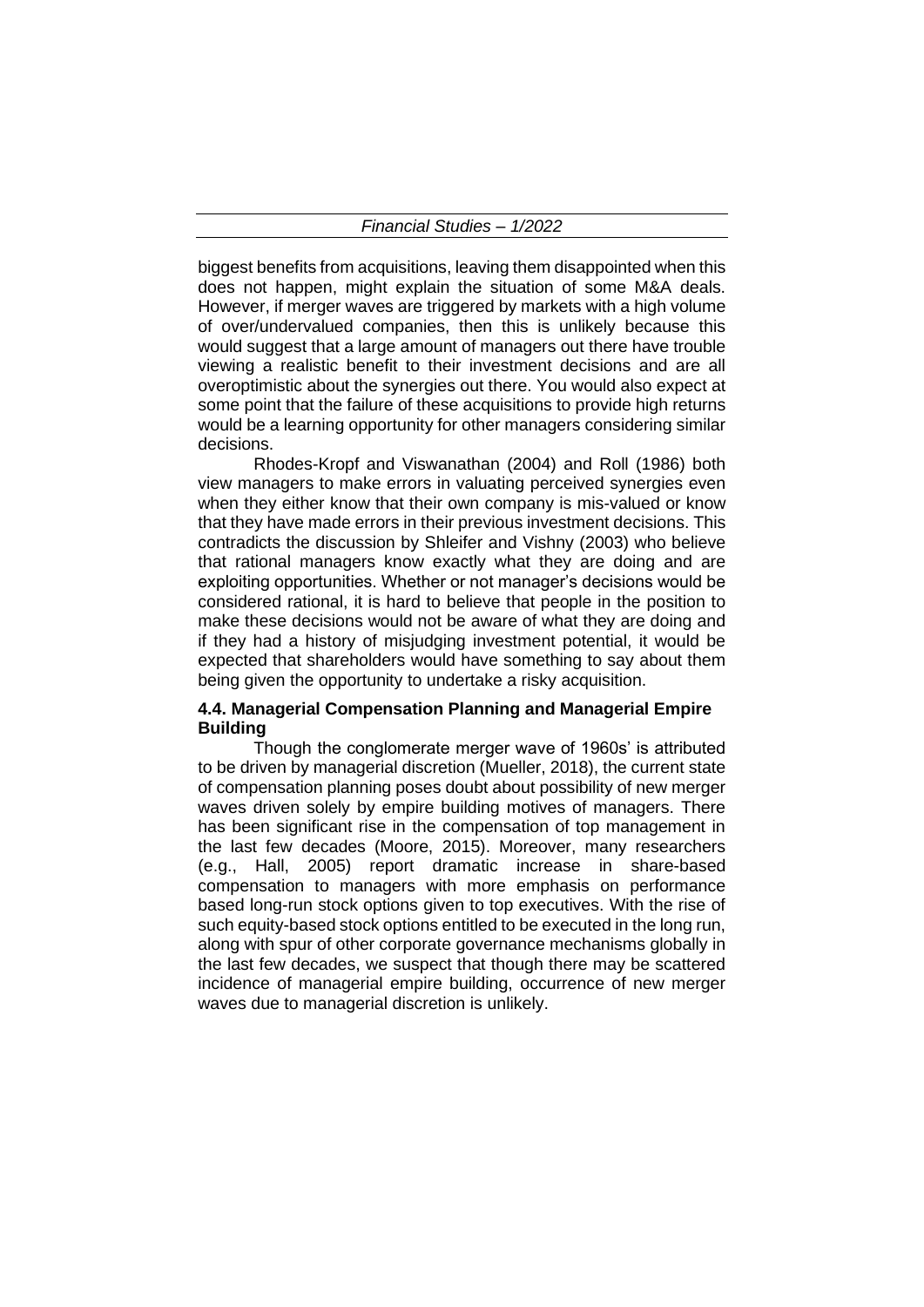# **5. Conclusion**

Our study makes a considerable contribution by critically examining the two main streams of theories explaining merger waves. Neoclassical theorists believe markets to be efficient, managers to be working for wealth maximization of firms, and mergers to create positive abnormal returns, proposed and supported q theory of merger and industry shock hypothesis. Among the behavioural theorists, theorists supporting aggregate level market mis-valuation as the reason for merger waves assume market to be inefficient and managers to be rational. However, the managerial hubris hypothesis assumes market to be strongly efficient while managers can be overconfident. Claims of both market efficiency and market inefficiency has its supports, but no single theory so far could replace the EMH. Moreover, as the theories deal with behaviour of homo-sapiens, the irrationality of actions of managers driven by agency problems can neither be ruled out. Empirical studies ensure possibility of coexistence of behavioural and neoclassical theories. Sonenshine (2019) found that merger waves over last two decades were triggered by regulatory and economic shocks while merger premiums were determined by the behavioural aspect of mispricing. Hsu et al. (2017) finds mergers in oil and gas industry to be driven by price shock and production change. This according to them indicates recent merger wave in oil and gas sector to be explainable using both neoclassical and behavioural theories. Andriuškevičius and Štreimikienė (2021) finds in a review of literature on merger waves that all the components of PESTLE, some of them related to neoclassical theories and others to behavioural theory of merger, had significant impact on merger waves in energy sector between 1995 and 2020. We, therefore based on latest literature, conclude that both neoclassical and behavioural theories have provided interesting insight into the possible reasons behind merger waves. There is a lot to both discussions that could be interpreted to fit either side of the debate. Evidence does not disprove either argument, so it would be wrong to disregard any of the hypothesis discussed without further research. Neoclassical theories are good starting points for analysis of merger waves but as decisions in financial markets are taken by homo-sapiens, some behavioural aspects have significant influence as well. Researchers of the discipline should attempt to develop theories that incorporate both economic and behavioural aspects of merger waves.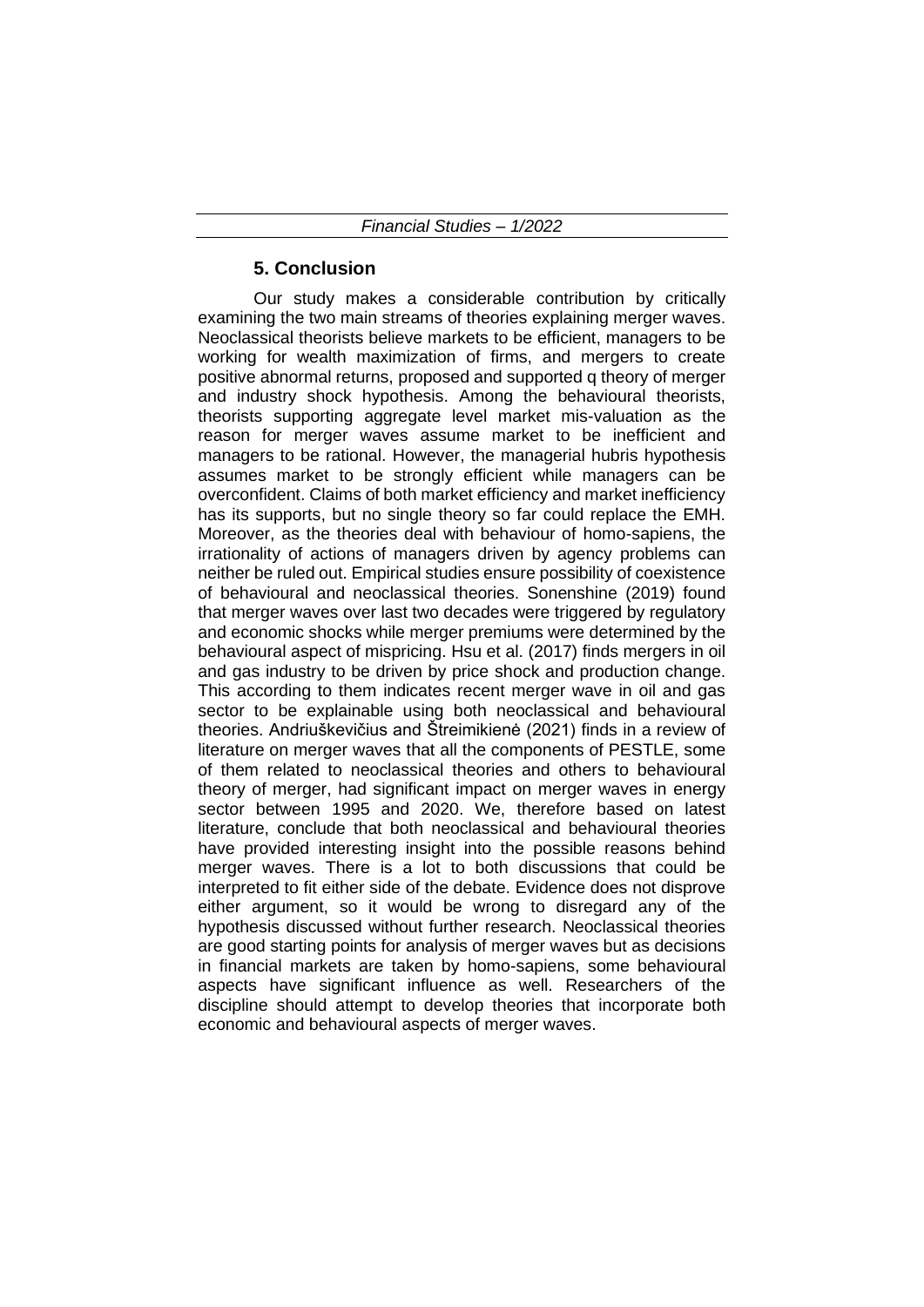#### **References**

- 1. Andriuškevičius, K. and Štreimikienė, D. (2021). Developments and Trends of Mergers and Acquisitions in the Energy Industry. *Energies*, 14(8), 2158.
- 2. Brealey, R. and Myers, S. (2003). Principles of Corporate Finance. New York: McGraw-Hill.
- 3. Dong, M., Hirshleifer, D., Richardson, S. and Teoh, S. (2006). Does Investor Misvaluation Drive the Takeover Market?. *Journal of Finance*, 61(2), pp. 725-762. https://www.jstor.org/stable/3699356.
- 4. Duchin, R. and Schmidt, B. (2012). Riding the Merger Wave: Uncertainty, Reduced Monitoring, and Bad Acquisitions. *Journal of Financial Economics*, 107(1), pp.69-88.
- 5. Dymski, G.A. (2011). On the Possible Replacement of the Efficient-Market Hypothesis: Social Efficiency as a 'Thick' Approach to Financial Policy, in Arestis, P. and Sawyer, M. (eds) *New Economics as Mainstream Economics.* London: Palgrave Macmillan, pp. 77-115.
- 6. Fama, E. (1998). Market Efficiency, Long-Term Returns, and Behavioral Finance. *Journal of Financial Economics,* 49(3), pp. 283- 306.
- 7. Goel, A.M. and Thakor, A.V. (2010). Do Envious CEOs Cause Merger Waves?. *The Review of Financial Studies*, 23(2), pp.487- 517.
- 8. Golbe, D.L. and White, L.J. (1993). Catch a Wave: The Time Series Behavior of Mergers. *The Review of Economics and Statistics*, 75, pp. 493-499.
- 9. Gort, M. (1969). An economic disturbance theory of mergers. *Quarterly Journal of Economics*, 83, pp. 623–642.
- 10. Gorton, G., Kahl, M. and Rosen, R. (2009). Eat or Be Eaten: A Theory of Mergers and Firm Size. *The Journal of Finance*, 64(3), pp.1291- 1344.
- 11. Gugler, K., Mueller, D. and Weichselbaumer, M. (2012). The determinants of merger waves: An international perspective. *International Journal of Industrial Organization*, 30(1), pp. 1-15.
- 12. Hajbaba, A. and Donnelly, R., (2013). Acquirers' performance in hot and cold merger markets: evidence of mispricing. *Review of Accounting and Finance*, 12(3), pp. 204-225.
- 13. Hall, B. (2005). Six Challenges in Designing Equity-based Pay. *Journal of Applied Corporate Finance*, 15(3), pp.21-33.
- 14. Harford, J. (2005). What drives merger waves?. *Journal of Financial Economics,* 77 (3), pp. 529–560.
- 15. Hsu, K., Wright, M. and Zhu, Z. (2017). What motivates merger and acquisition activities in the upstream oil & gas sectors in the U.S.?. *Energy Economics*, 65, pp.240-250.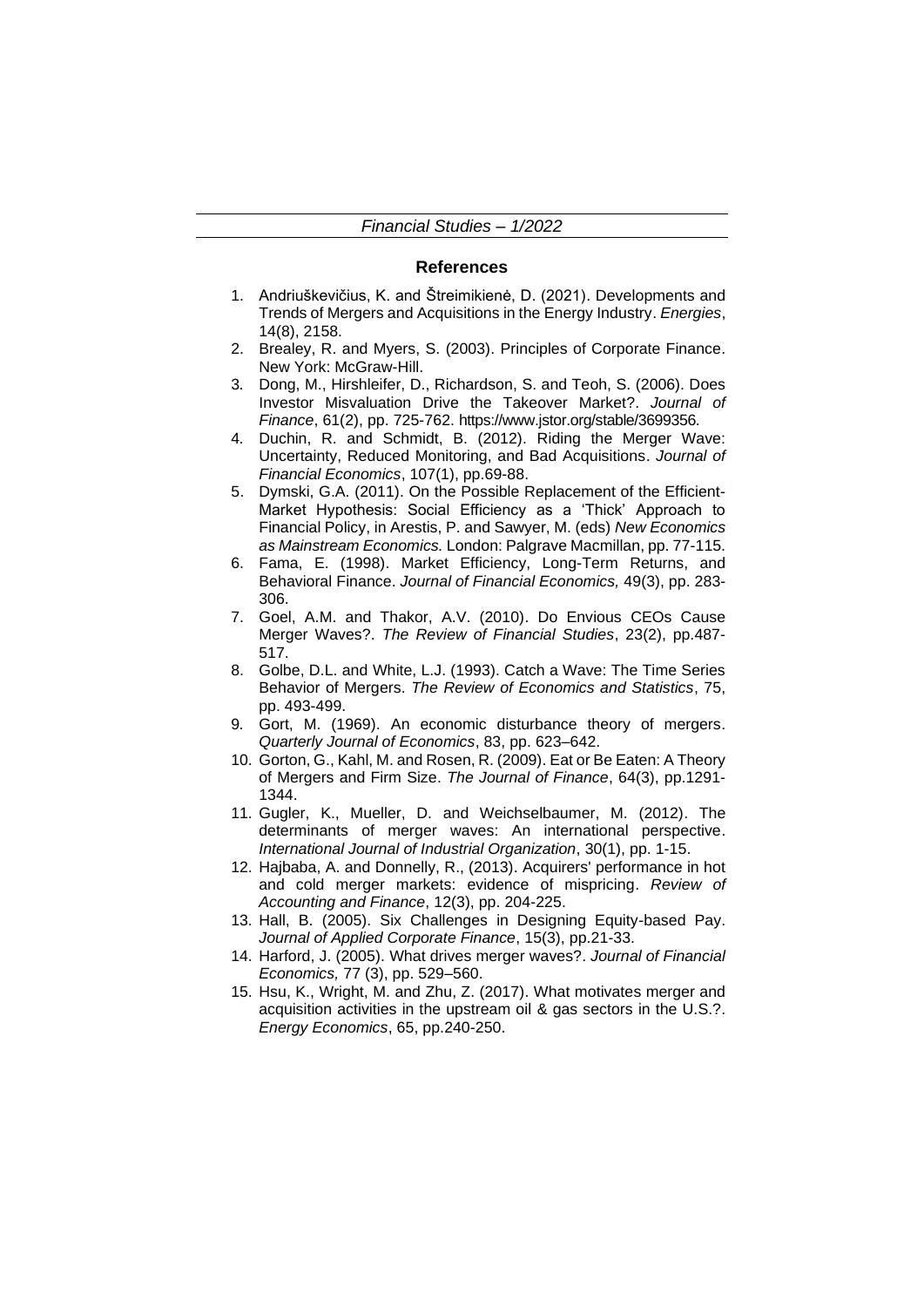- 16. Jensen, M.C. (1986). Agency Costs of Free Cash Flow, Corporate Finance, and Takeovers. *The American Economic Review*, 76(2), pp. 323-329. https://www.jstor.org/stable/1818789
- 17. Jovanovic, B. and Rousseau, P. (2002). The Q-theory of mergers. *American Economic Review*, 92, pp. 198–204. https://www.jstor.org/stable/3083401
- 18. Komlenovic, S., Mamun, A. and Mishra, D. (2011). Business Cycle and Aggregate Mergers Activity. *Journal of Economics and Finance,* 35, pp. 239-259.
- 19. Lang, L., Stulz, R. and Walkling, R. (1989). Managerial performance, Tobin's Q, and the gains from successful tender offers. *Journal of Financial Economics*, 24(1), pp. 137-154.
- 20. Malmendier, U. and Tate, G. (2015). Behavioral CEOs: The Role of Managerial Overconfidence. *Journal of Economic Perspectives*, 29(4), pp. 37-60.
- 21. Mitchell, M. and Mulherin, J. (1996). The impact of industry shocks on takeover and restructuring activity. *Journal of Financial Economics*, 41(2), pp. 193-229.
- 22. Mueller, D.C. (2018). Corporate Governance and Neoclassical Economics. *International Journal of the Economics of Business*, 25(1), pp. 47-64.
- 23. Mueller, D.C. (1969). A theory of conglomerate mergers. *Quarterly Journal of Economics,* 83, pp. 643–659.
- 24. Neuhauser, K.L. (2007). Mergers and Acquisitions: A Global View. In: Gregoriou, G.N. and Neuhauser, K.L. (eds). *Mergers and Acquisitions. Finance and Capital Markets Series*: Palgrave Macmillan, London, pp. 1-4.
- 25. Ovtchinnikov, A. (2013). Merger waves following industry deregulation. *Journal of Corporate Finance*, 21, pp. 51-76.
- 26. Rhodes-Kropf, M. and Viswanathan, S. (2004). Market valuation and merger waves. *Journal of Finance*, 59(6), pp. 2685–2718.
- 27. Roll, R. (1986). The Hubris Hypothesis of Corporate Takeovers. *The Journal of Business*, 59(2), pp. 197-216.
- 28. Schraeder, M. and Self, D. (2003). Enhancing the success of mergers and acquisitions: an organizational culture perspective. *Management Decision*, 41(5), pp. 511-522.
- 29. Servaes, H. (1991). Tobin's Q and the Gains from Takeovers. *The Journal of Finance*, 46(1), pp. 409-419.
- 30. Shleifer, A. and Vishny, R.W. (2003). Stock market driven acquisitions. *Journal of Financial Economics,* 70(3), pp. 295–489.
- 31. Siegel, B.J.J. (2009). Efficient Markets and the Financial Crisis. Prepared for the Inaugural Conference of the Institute for New Economic Thinking, King's College, Cambridge, UK, pp. 1–7. Retrieved from the set of the set of the set of the set of the set of the set of the set of the set of the set of the set of the set of the set of the set of the set of the set of the set of the set of the set of the set o